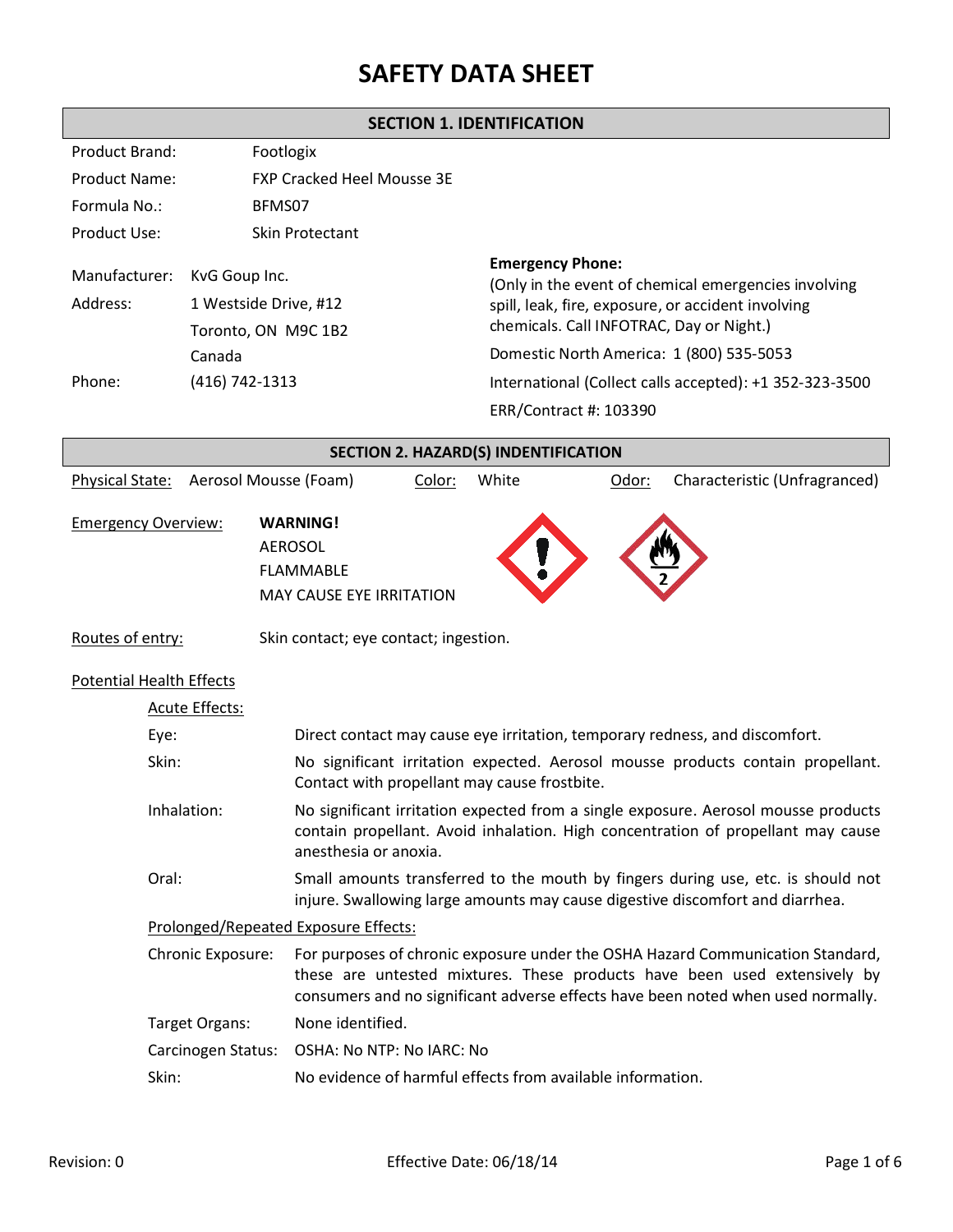|             | SECTION 2. HAZARD(S) INDENTIFICATION (CONTINUED)                                                                                                               |
|-------------|----------------------------------------------------------------------------------------------------------------------------------------------------------------|
| Inhalation: | Aerosol mousse products contain propellant. Avoid inhalation. High concentration of<br>propellant may cause anesthesia or anoxia.                              |
| Oral:       | Small amounts transferred to the mouth by fingers during use, etc. should not injure.<br>Swallowing large amounts may cause digestive discomfort and diarrhea. |

### **SECTION 3. COMPOSITION / INFORMATION ON INGREDIENTS**

| CAS Number: | Weight $(\%)$ : | <b>Component Name:</b>                                       |
|-------------|-----------------|--------------------------------------------------------------|
| 63148-62-9  | 1 %             | Dimethicone                                                  |
| $57-13-6$   | 25 %            | Urea                                                         |
| 68476-86-8  | $< 15 \%$       | Aeron NP-46 [Weight %: n-Butane (74.14%) / Propane (25.86%)] |
| N/A         | > 59%           | Other Non-Hazardous Ingredients                              |

Comments: Hazardous ingredients are listed if they comprise  $\geq 1.0\%$  by weight. "Special Hazardous Substances or Carcinogens" are listed if they comprise  $\geq 0.1\%$  by weight.

|                             |  | <b>SECTION 4. FIRST-AID MEASURES</b>                                                                                                                                                                                                                                                                                                                                                                                                                                                                                                                                                                                                                                                      |
|-----------------------------|--|-------------------------------------------------------------------------------------------------------------------------------------------------------------------------------------------------------------------------------------------------------------------------------------------------------------------------------------------------------------------------------------------------------------------------------------------------------------------------------------------------------------------------------------------------------------------------------------------------------------------------------------------------------------------------------------------|
| Eye Contact:                |  | Rinse with water to remove. Remove contact lenses, if used. Flush immediately with plenty<br>of water for 15 minutes. Get medical attention IMMEDIATELY.                                                                                                                                                                                                                                                                                                                                                                                                                                                                                                                                  |
| Skin Contact:               |  | No first aid should be needed.                                                                                                                                                                                                                                                                                                                                                                                                                                                                                                                                                                                                                                                            |
| Inhalation:                 |  | Remove person to fresh air. Increase ventilation.                                                                                                                                                                                                                                                                                                                                                                                                                                                                                                                                                                                                                                         |
| Ingestion (Oral):           |  | Do not induce vomiting. Rinse out mouth with water. Contact Poison Control Center. If<br>possible do not leave individual unattended.                                                                                                                                                                                                                                                                                                                                                                                                                                                                                                                                                     |
| Comments:                   |  | Always consult a physician. Treat according to person's condition and specifics of exposure.                                                                                                                                                                                                                                                                                                                                                                                                                                                                                                                                                                                              |
|                             |  | <b>SECTION 5. FIRE-FIGHTING MEASURES</b>                                                                                                                                                                                                                                                                                                                                                                                                                                                                                                                                                                                                                                                  |
| Flash Point:                |  | Not applicable. Aqueous base does not contain any flammable ingredients (therefore<br>no flash point is required).                                                                                                                                                                                                                                                                                                                                                                                                                                                                                                                                                                        |
| Auto-ignition Temperature:  |  | No data available.                                                                                                                                                                                                                                                                                                                                                                                                                                                                                                                                                                                                                                                                        |
| Flammability Limits in Air: |  | Contents under pressure. Do not puncture or incinerate. Aerosol containers can<br>explode when heated, due to excessive pressure build-up. Do not store at<br>temperatures above 120°F. Aqueous base does not contain any flammable<br>ingredients (so no flash point is required) but the cans are pressurized with < 15% of<br>extremely flammable liquefied gas. If cans are punctured, flammable gas will be<br>released.                                                                                                                                                                                                                                                             |
| <b>Extinguishing Media:</b> |  | Water Mist/Fog, Carbon Dioxide, Alcohol Resistant Foam, and Dry Chemical.                                                                                                                                                                                                                                                                                                                                                                                                                                                                                                                                                                                                                 |
| Fire Fighting Procedures:   |  | Self-containing breathing apparatus and protective clothing should be worn in fighting<br>large fires involving chemicals. Shut off all ignition sources. Move containers from fire<br>area if you can do it without risk. Apply cooling water to sides of containers that are<br>exposed to flames until well after fire is out. Use flooding amounts of water as fog.<br>Cool product containers with flooding amounts of water from as far a distance as<br>possible. Avoid breathing vapors; keep upwind. As with any containerized or<br>pressurized chemicals, in the event of overheating or direct flame contact, evacuate<br>the area to minimize hazard of potential explosion. |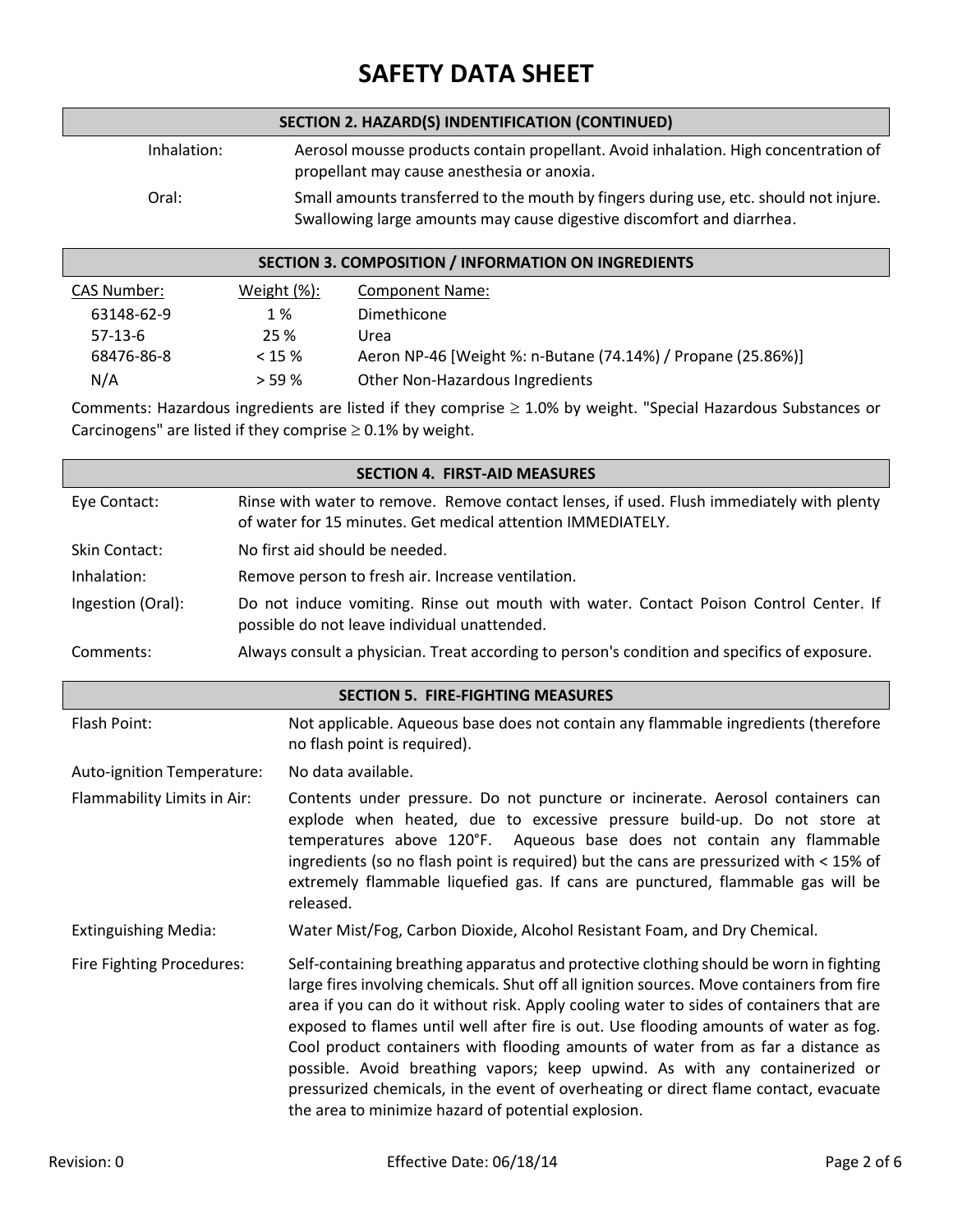|                                              | SECTION 5. FIRE-FIGHTING MEASURES (CONTINUED)                                                                                                                                                                                                                                                                                                                                                                                                                                                                                                                                                                                                     |  |
|----------------------------------------------|---------------------------------------------------------------------------------------------------------------------------------------------------------------------------------------------------------------------------------------------------------------------------------------------------------------------------------------------------------------------------------------------------------------------------------------------------------------------------------------------------------------------------------------------------------------------------------------------------------------------------------------------------|--|
| <b>Unusual Fire Hazards:</b>                 | Not expected.                                                                                                                                                                                                                                                                                                                                                                                                                                                                                                                                                                                                                                     |  |
| Hazardous Decomposition<br>Products:         | Carbon oxides and traces of incompletely burned carbon compounds may be present.                                                                                                                                                                                                                                                                                                                                                                                                                                                                                                                                                                  |  |
|                                              | <b>SECTION 6. ACCIDENTAL RELEASE MEASURES</b>                                                                                                                                                                                                                                                                                                                                                                                                                                                                                                                                                                                                     |  |
| <b>Personal Precautions:</b>                 | Avoid contact with eyes.                                                                                                                                                                                                                                                                                                                                                                                                                                                                                                                                                                                                                          |  |
| Protective Equipment:                        | Refer to Section 8.                                                                                                                                                                                                                                                                                                                                                                                                                                                                                                                                                                                                                               |  |
| <b>Emergency Procedure:</b>                  | Avoid uncontrolled releases of this material. Where spills are possible, a<br>comprehensive spill response plan should be developed and implemented.                                                                                                                                                                                                                                                                                                                                                                                                                                                                                              |  |
| <b>Methods for Containment</b><br>& Cleanup: | Spills should be contained, solidified and placed in suitable containers for disposal in a<br>licensed facility.                                                                                                                                                                                                                                                                                                                                                                                                                                                                                                                                  |  |
|                                              | <b>SECTION 7. HANDLING AND STORAGE</b>                                                                                                                                                                                                                                                                                                                                                                                                                                                                                                                                                                                                            |  |
| Handling:                                    | Contents under pressure; do not puncture or incinerate; containers may violently rupture<br>and travel a considerable distance. Do not place cans in trash compactor. Keep container<br>closed. Aerosol containers can explode when heated, due to excessive pressure build-up.<br>Do not store at temperatures above 120°F. Aqueous base does not contain any flammable<br>ingredients (so no flash point is required) but the cans are pressurized with $<$ 15% of<br>extremely flammable liquefied gas. If cans are punctured, flammable gas will be released.<br>Keep out of reach of children. Avoid eye contact and prolonged skin contact. |  |
| Storage:                                     | Keep container closed and away from heat and flame sources. Since emptied containers<br>retain product residues, all hazard precautions given in this MSDS must be observed.                                                                                                                                                                                                                                                                                                                                                                                                                                                                      |  |

### **SECTION 8. EXPOSURE CONTROLS / PERSONAL PROTECTION**

### Exposure Controls:

| <b>Component Name</b><br>$(CAS \#)$ | <b>ACGIH TLV</b>            | <b>OSHA PEL</b> | NIOSH IDLH      |
|-------------------------------------|-----------------------------|-----------------|-----------------|
| Propane<br>$(74-98-6)$              | TWA/STEL: Simple Asphyxiant | TWA: 1000 ppm   | Not Established |
| n-Butane<br>$(106-97-8)$            | STEL: 1000 ppm              | Not Established | Not Established |

#### Engineering Controls: Eyewash Stations; Ventilation Systems; Showers

| <b>Personal Protection:</b> |                                                                                                                                                                     |
|-----------------------------|---------------------------------------------------------------------------------------------------------------------------------------------------------------------|
| Eyes:                       | Use proper protection.                                                                                                                                              |
| Skin:                       | Rubber gloves are not required during handling, but recommended. To prevent<br>prolonged skin contact wear impervious clothing and boots during handling of spills. |
| Inhalation:                 | Respirator is advised in the absence of proper ventilation.                                                                                                         |
| Clothing:                   | Impervious coverall or any protective suit is recommended.                                                                                                          |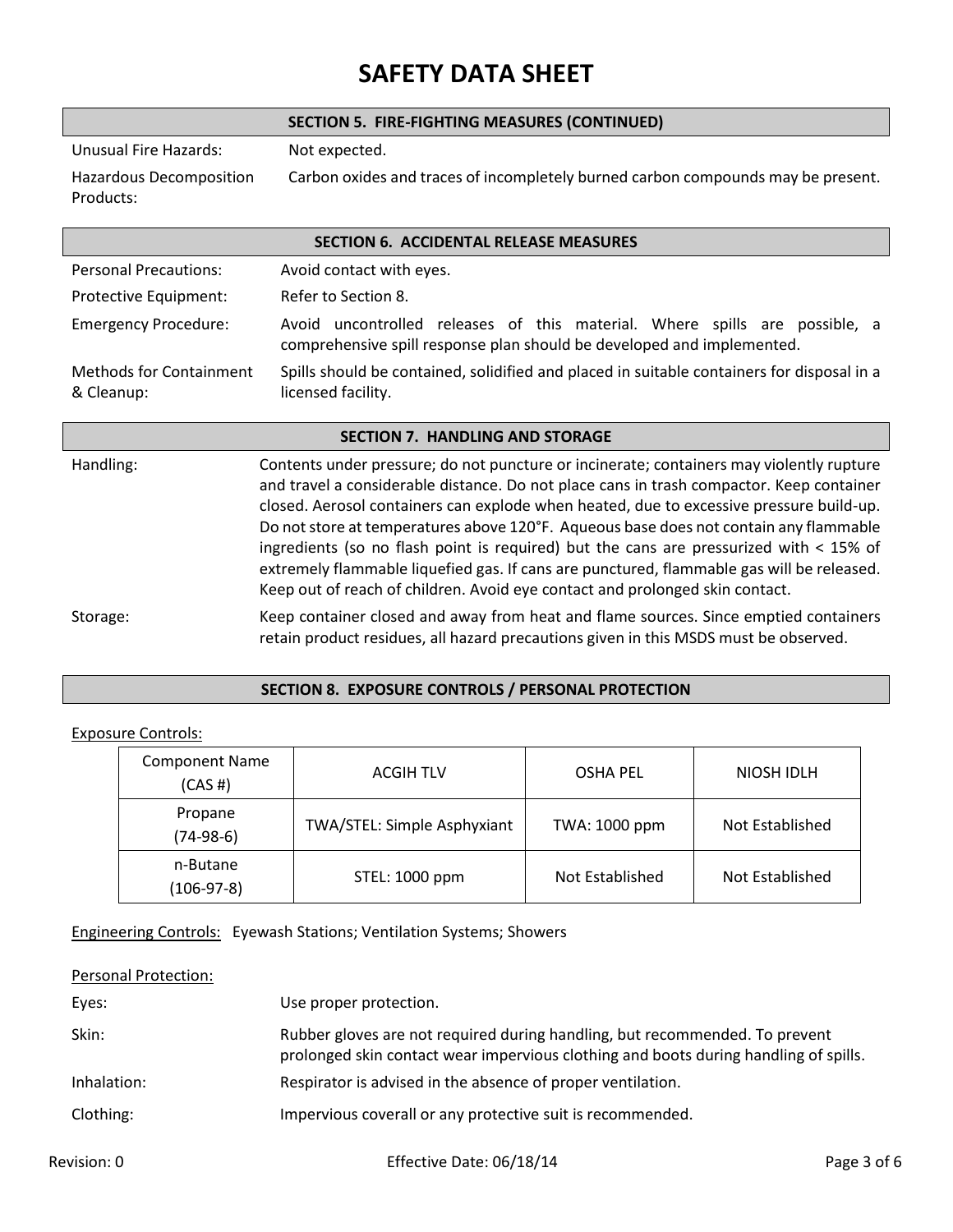### **SECTION 9. PHYSICAL AND CHEMICAL PROPERTIES**

| Physical Form:<br><b>Aerosol Mousse (Slightly Viscous</b><br>Pearled Liquid) which produces<br>smooth compact foam when<br>dispensed. |                        | Flash Point:                                                                                                                                                                                                                                                                                                                                                                                                                                                                                                                                                                     | Not applicable. Aqueous<br>base does not contain any<br>flammable ingredients<br>(therefore no flash point is<br>required). |                   |  |
|---------------------------------------------------------------------------------------------------------------------------------------|------------------------|----------------------------------------------------------------------------------------------------------------------------------------------------------------------------------------------------------------------------------------------------------------------------------------------------------------------------------------------------------------------------------------------------------------------------------------------------------------------------------------------------------------------------------------------------------------------------------|-----------------------------------------------------------------------------------------------------------------------------|-------------------|--|
| Color:                                                                                                                                | White                  |                                                                                                                                                                                                                                                                                                                                                                                                                                                                                                                                                                                  | Melting / Freezing Point:                                                                                                   | No data available |  |
|                                                                                                                                       |                        |                                                                                                                                                                                                                                                                                                                                                                                                                                                                                                                                                                                  | Boiling Point / Range:                                                                                                      | No data available |  |
| Odor:                                                                                                                                 |                        | Characteristic (Un-fragranced)                                                                                                                                                                                                                                                                                                                                                                                                                                                                                                                                                   | <b>Partition Coefficient:</b><br>(n-octanol/water)                                                                          | No data available |  |
| pH                                                                                                                                    | <b>Approximately 8</b> |                                                                                                                                                                                                                                                                                                                                                                                                                                                                                                                                                                                  | Vapor Pressure @ 25°C:                                                                                                      | No data available |  |
| Viscosity:                                                                                                                            | Not applicable         |                                                                                                                                                                                                                                                                                                                                                                                                                                                                                                                                                                                  | <b>Volatile Content:</b>                                                                                                    | > 50%             |  |
| <b>Specific Gravity:</b>                                                                                                              | Approximately 1.02     |                                                                                                                                                                                                                                                                                                                                                                                                                                                                                                                                                                                  | Solubility in Water:                                                                                                        | Soluble           |  |
|                                                                                                                                       |                        |                                                                                                                                                                                                                                                                                                                                                                                                                                                                                                                                                                                  | SECTION 10. STABILITY AND REACTIVITY                                                                                        |                   |  |
| Chemical Stability:                                                                                                                   |                        | Stable                                                                                                                                                                                                                                                                                                                                                                                                                                                                                                                                                                           |                                                                                                                             |                   |  |
| <b>Conditions to Avoid:</b><br>Incompatible Materials:<br><b>Hazardous Decomposition</b>                                              |                        | Contents under pressure. Do not puncture or incinerate. Aerosol containers can<br>explode when heated, due to excessive pressure build-up. Do not store at<br>temperatures above 120°F. Aqueous base does not contain any flammable<br>ingredients (so no flash point is required) but the cans are pressurized with < 15% of<br>extremely flammable liquefied gas. If cans are punctured, flammable gas will be<br>released. Keep out of reach of children.<br>Strong oxidizing substances.<br>Carbon oxides and traces of incompletely burned carbon compounds may be present. |                                                                                                                             |                   |  |
| Products:                                                                                                                             |                        |                                                                                                                                                                                                                                                                                                                                                                                                                                                                                                                                                                                  |                                                                                                                             |                   |  |
|                                                                                                                                       |                        |                                                                                                                                                                                                                                                                                                                                                                                                                                                                                                                                                                                  | SECTION 11. TOXICOLOGICAL INFORMATION                                                                                       |                   |  |
| <b>Acute Toxicity:</b>                                                                                                                |                        |                                                                                                                                                                                                                                                                                                                                                                                                                                                                                                                                                                                  |                                                                                                                             |                   |  |
| Product Information:                                                                                                                  |                        | This product is safe for its intended use based on: formulation; bulk, finished product,<br>and stability testing results; and a long history of safe consumer use.                                                                                                                                                                                                                                                                                                                                                                                                              |                                                                                                                             |                   |  |
| Chronic Toxicity:                                                                                                                     |                        |                                                                                                                                                                                                                                                                                                                                                                                                                                                                                                                                                                                  |                                                                                                                             |                   |  |
| <b>Chronic Toxicity:</b>                                                                                                              |                        | No specific information is available.                                                                                                                                                                                                                                                                                                                                                                                                                                                                                                                                            |                                                                                                                             |                   |  |
| Target Organ Effects:                                                                                                                 |                        | No specific information is available.                                                                                                                                                                                                                                                                                                                                                                                                                                                                                                                                            |                                                                                                                             |                   |  |
| <b>SECTION 12. ECOLOGICAL INFORMATION</b>                                                                                             |                        |                                                                                                                                                                                                                                                                                                                                                                                                                                                                                                                                                                                  |                                                                                                                             |                   |  |
| Ecotoxicity:                                                                                                                          |                        |                                                                                                                                                                                                                                                                                                                                                                                                                                                                                                                                                                                  | Will not bio-concentrate in aquatic media.                                                                                  |                   |  |
| Persistence and Degradability:                                                                                                        |                        | No specific information is available.                                                                                                                                                                                                                                                                                                                                                                                                                                                                                                                                            |                                                                                                                             |                   |  |
| <b>Bioaccumulative Potential:</b>                                                                                                     |                        | No specific information is available.                                                                                                                                                                                                                                                                                                                                                                                                                                                                                                                                            |                                                                                                                             |                   |  |
| Mobility in Soil:                                                                                                                     |                        | No specific information is available.                                                                                                                                                                                                                                                                                                                                                                                                                                                                                                                                            |                                                                                                                             |                   |  |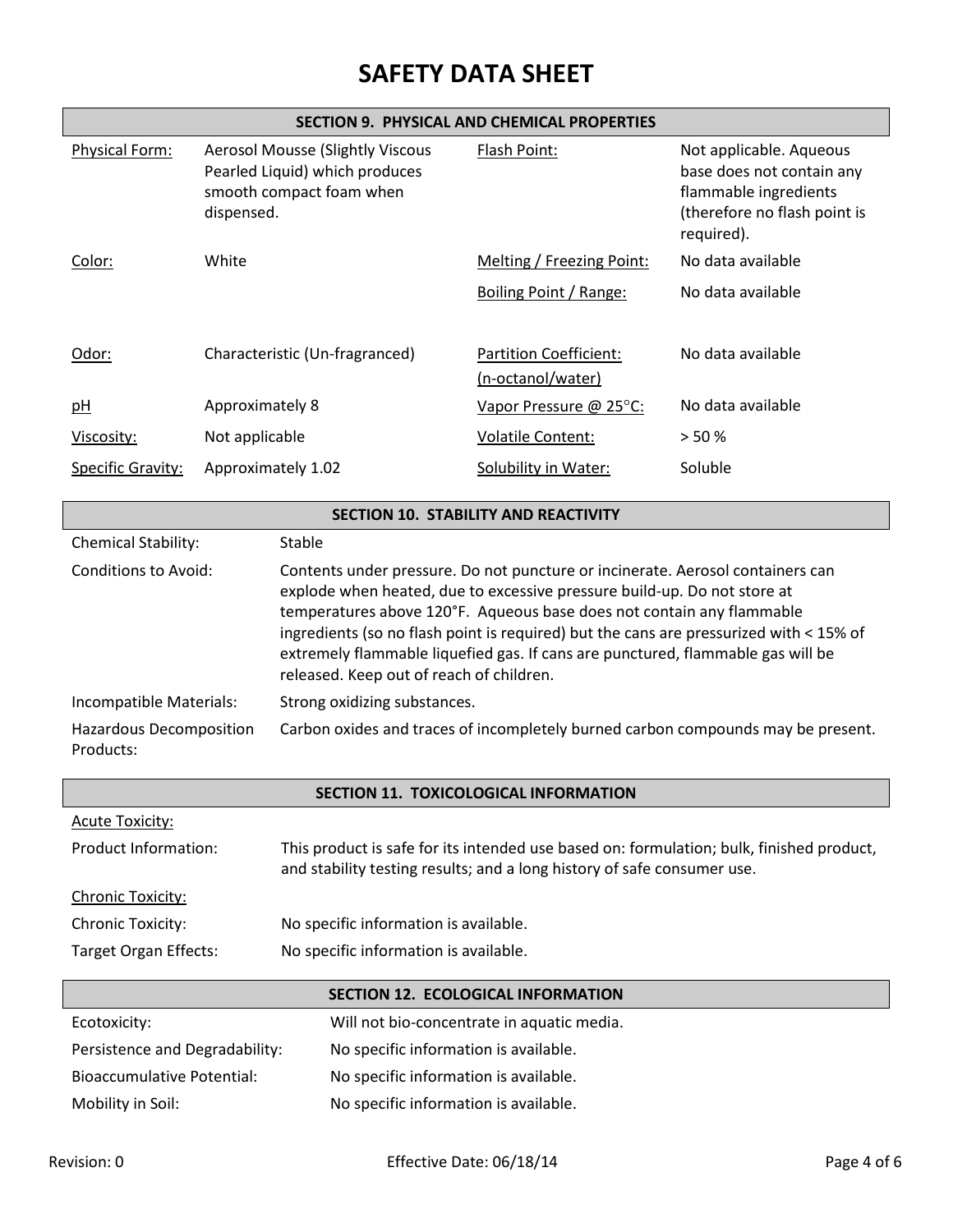|                            | <b>SECTION 13. DISPOSAL CONSIDERATIONS</b>                                                                                                                                                                                                                                                                                                                                                                                        |  |  |  |
|----------------------------|-----------------------------------------------------------------------------------------------------------------------------------------------------------------------------------------------------------------------------------------------------------------------------------------------------------------------------------------------------------------------------------------------------------------------------------|--|--|--|
| Waste Disposal:            | Disposal should be in accordance with all applicable Local, State and Federal regulations.<br>Precautions to be taken in handling and storage. Do not discharge into waterways or sewer<br>systems without proper state or local authorization.                                                                                                                                                                                   |  |  |  |
| <b>Container Disposal:</b> | Dispose in a licensed facility. Additionally, disposal should be in accordance with all<br>applicable Local, State and Federal regulations. Precautions to be taken in handling and<br>storage. Pressurized container. Do not puncture or incinerate. Cans are pressurized with<br><15% of extremely flammable liquefied gas. If cans are punctured, flammable gas will be<br>released. Do not store at temperatures above 120°F. |  |  |  |
| Other:                     | When product is properly discharged in low concentrations to biological wastewater<br>treatment plants it should not cause any disturbances in the degradation activity of the<br>activated sludge.                                                                                                                                                                                                                               |  |  |  |
|                            | <b>SECTION 14. TRANSPORT INFORMATION</b>                                                                                                                                                                                                                                                                                                                                                                                          |  |  |  |
| <b>DOT:</b>                |                                                                                                                                                                                                                                                                                                                                                                                                                                   |  |  |  |
| <b>Shipping Name:</b>      | <b>Limited Quantity</b>                                                                                                                                                                                                                                                                                                                                                                                                           |  |  |  |
| <b>Hazard Class:</b>       | N/A                                                                                                                                                                                                                                                                                                                                                                                                                               |  |  |  |
| <b>ERG Code:</b>           | 126                                                                                                                                                                                                                                                                                                                                                                                                                               |  |  |  |
| Description:               | Limited Quantity/Consumer Commodity.<br>Exempt from regulation except when<br>shipped by air. Intended for commercial<br>transportation only.                                                                                                                                                                                                                                                                                     |  |  |  |
| <b>IATA:</b>               |                                                                                                                                                                                                                                                                                                                                                                                                                                   |  |  |  |
| UN-No:                     | <b>UN1950</b>                                                                                                                                                                                                                                                                                                                                                                                                                     |  |  |  |
| <b>Shipping Name:</b>      | Aerosol flammable                                                                                                                                                                                                                                                                                                                                                                                                                 |  |  |  |
| Hazard Class:              | 2.1                                                                                                                                                                                                                                                                                                                                                                                                                               |  |  |  |
| <b>ERG Code:</b>           | 126                                                                                                                                                                                                                                                                                                                                                                                                                               |  |  |  |
| Description:               | UN1950, Aerosols, 2.1                                                                                                                                                                                                                                                                                                                                                                                                             |  |  |  |
| IMDG/IMO:                  |                                                                                                                                                                                                                                                                                                                                                                                                                                   |  |  |  |
| UN-No:                     | <b>UN1950</b>                                                                                                                                                                                                                                                                                                                                                                                                                     |  |  |  |
| <b>Shipping Name:</b>      | Aerosol flammable                                                                                                                                                                                                                                                                                                                                                                                                                 |  |  |  |
| <b>Hazard Class:</b>       | 2.1                                                                                                                                                                                                                                                                                                                                                                                                                               |  |  |  |
| <b>ERG Code:</b>           | 126                                                                                                                                                                                                                                                                                                                                                                                                                               |  |  |  |
| Description:               | UN1950, Aerosols, 2.1                                                                                                                                                                                                                                                                                                                                                                                                             |  |  |  |
| Marine Pollutant:          | No                                                                                                                                                                                                                                                                                                                                                                                                                                |  |  |  |
| <u>TDG:</u>                |                                                                                                                                                                                                                                                                                                                                                                                                                                   |  |  |  |
| UN-No:                     | UN1950                                                                                                                                                                                                                                                                                                                                                                                                                            |  |  |  |

Shipping Name: Aerosol flammable

Description: UN1950, Aerosols, 2.1

Hazard Class: 2.1 ERG Code: 126